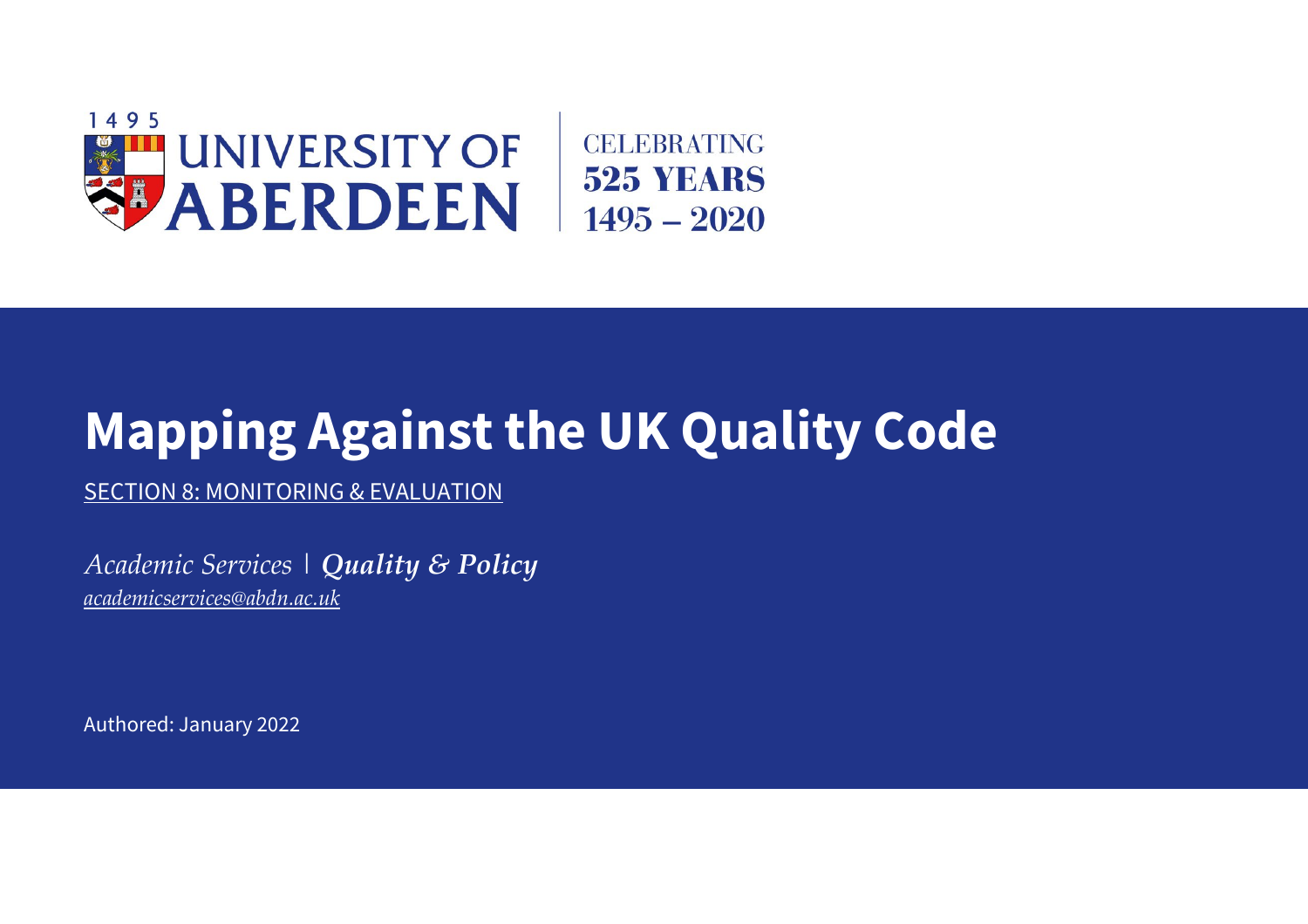## **SECTION 8: MONITORING & EVALUATION**

## INTRODUCTION

The Quality Code is split into 12 themes, available online on the QAA website at [https://www.qaa.ac.uk/quality-code.](https://www.qaa.ac.uk/quality-code) As part of this, Monitoring and Evaluation is an important method of ensuring quality and standards throughout courses and programmes. The monitoring and evaluation processes are vital in ensuring the continuous improvement and enhancement of our pedagogical provision. This includes routes for feedback and engagement into these processes. The Quality Code describes this as follows:

*Monitoring and evaluation of higher education is an essential process within providers, forming a fundamental part of the academic cycle. It can, and should, look at all aspects of the higher education experience. All higher education providers are involved in course monitoring and review processes as these enable providers to consider how learning opportunities for students may be improved.*

In practical terms, this ensures that all courses and programmes are fit for purpose and are upholding the appropriate academic standards. To do this, engagement from academic staff and students is vital. Processes such as these are often overseen by a Quality and Standards Committee (or Quality Assurance Committee) to ensure that standards are upheld appropriately. This focuses on enhancement and assurance that the aspects which work well are maintained.

In defining key terms that will be used frequently in this section, the Quality Code notes the following:

**Monitoring:** The routine collection and analysis of information that focuses on an area of work, project or programme/course, undertaken while the area of work, project or programme/course is ongoing.

**Evaluation:** The periodic, retrospective assessment of an organisation, an area of work, project or course, that might be conducted internally or by external independent evaluators. Evaluation uses information from monitoring, current and historic, to develop an understanding and inform planning.

**Providers:** Any organisation involved in the provision of higher education to students and apprentices

**Degree-awarding bodies:** Organisations empowered to award higher education awards under relevant UK statutes.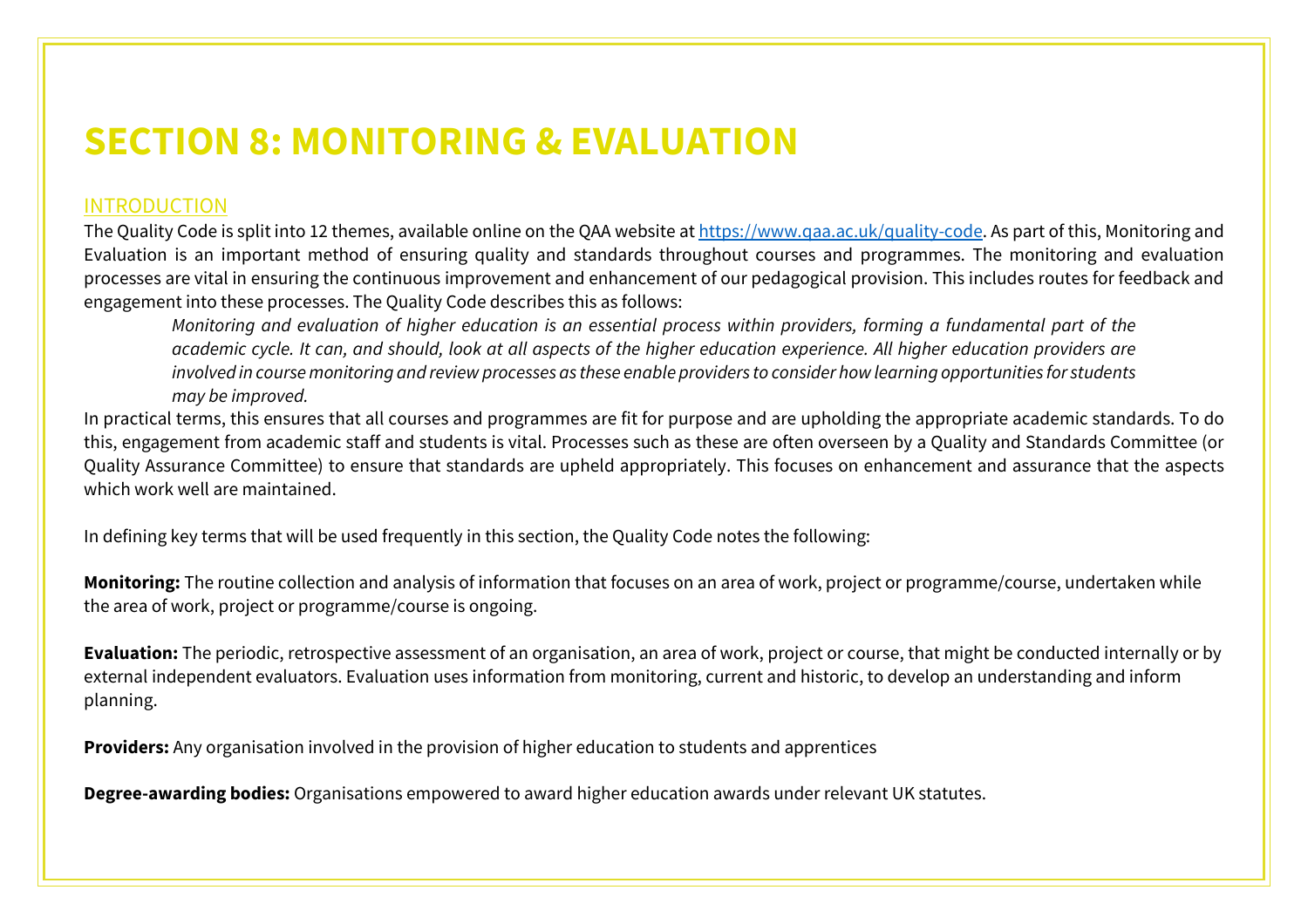## **SECTION 8: MONITORING & EVALUATION**

The Quality Code has three different sections: the expectations for standards; the expectations for quality; and the guiding principles. The relevant expectations for standards and quality are detailed below. The Guiding Principles are mapped to the University's own policies, procedures and quality mechanisms. There are two separate sections for the University's practices, detailing what the University does and has in place to support that expectation/principle, as well as the supporting documentation, which includes reference to supporting policy, procedure, website or other document.

| <b>EXPECTATIONS FOR STANDARDS &amp; CORE/COMMON PRACTICES</b>                                                                                                                                                                                               | <b>EXPECTATIONS FOR QUALITY &amp; CORE/COMMON PRACTICES</b>                                                                  |
|-------------------------------------------------------------------------------------------------------------------------------------------------------------------------------------------------------------------------------------------------------------|------------------------------------------------------------------------------------------------------------------------------|
| The academic standards of courses meet the requirements of the relevant                                                                                                                                                                                     | Courses are well-designed, provide a high-quality academic experience for all                                                |
| national qualifications framework.                                                                                                                                                                                                                          | students and enable a student's achievement to be reliably assessed.                                                         |
| The value of qualifications awarded to students at the point of qualification                                                                                                                                                                               | From admission through to completion, all students are provided with the                                                     |
| and over time is in line with sector-recognised standards.                                                                                                                                                                                                  | support that they need to succeed in and benefit from higher education.                                                      |
| The provider ensures that the threshold standards for its qualifications are<br>consistent with the relevant national qualifications frameworks.                                                                                                            | The provider designs and/or delivers high quality courses.                                                                   |
| The provider ensures that students who are awarded qualifications have the<br>opportunity to achieve standards beyond the threshold level that are<br>reasonably comparable with those achieved in other UK providers.                                      | The provider supports all students to achieve successful academic and<br>professional outcomes.                              |
| Where a provider works in partnership with other organisations, it has in place<br>effective arrangements to ensure that the standards of its awards are credible<br>and secure irrespective of where or how courses are delivered or who delivers<br>them. | The provider actively engages students, individually and collectively, in the<br>quality of their educational experience.    |
| The provider reviews its core practices for standards regularly and uses the<br>outcomes to drive improvement and enhancement.                                                                                                                              | The provider reviews its core practices for quality regularly and uses the<br>outcomes to drive improvement and enhancement. |
|                                                                                                                                                                                                                                                             | The provider's approach to managing quality takes account of external<br>expertise.                                          |
|                                                                                                                                                                                                                                                             | The provider engages students individually and collectively in the                                                           |
|                                                                                                                                                                                                                                                             | development, assurance and enhancement of the quality of their educational                                                   |
|                                                                                                                                                                                                                                                             | experience.                                                                                                                  |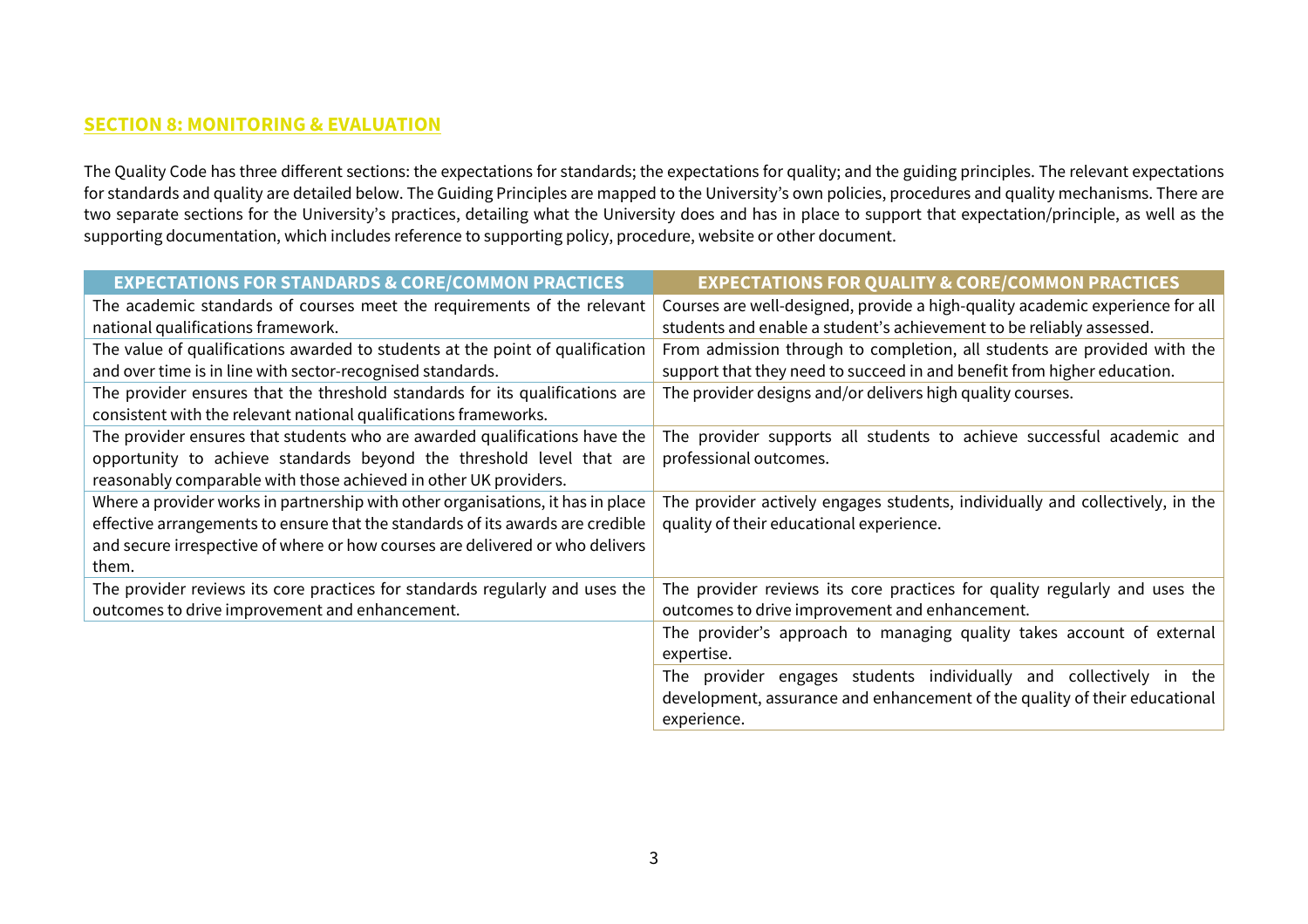| <b>GUIDING PRINCIPLES</b>                                                                                                                                                                                                                                                                                                                                                                                                                                                                                                                                                                         | <b>UNIVERSITY PRACTICES</b>                                                                                                                                                                                                                                                                                                                                                                                                                                                                                                                                                                                                                                                                                                                                                                                                                                                                                                                                                                                                                                                                                                                                                                                                                                                                                                                                                                                                                                                                                                                                                                                                                                                                                                                                                                                                                                                                                                                                                                                                                                                                                                                                                                                      | <b>SUPPORTING DOCUMENTATION</b>                                                                                                                                                                                                                                                                                                                                                                                                        |
|---------------------------------------------------------------------------------------------------------------------------------------------------------------------------------------------------------------------------------------------------------------------------------------------------------------------------------------------------------------------------------------------------------------------------------------------------------------------------------------------------------------------------------------------------------------------------------------------------|------------------------------------------------------------------------------------------------------------------------------------------------------------------------------------------------------------------------------------------------------------------------------------------------------------------------------------------------------------------------------------------------------------------------------------------------------------------------------------------------------------------------------------------------------------------------------------------------------------------------------------------------------------------------------------------------------------------------------------------------------------------------------------------------------------------------------------------------------------------------------------------------------------------------------------------------------------------------------------------------------------------------------------------------------------------------------------------------------------------------------------------------------------------------------------------------------------------------------------------------------------------------------------------------------------------------------------------------------------------------------------------------------------------------------------------------------------------------------------------------------------------------------------------------------------------------------------------------------------------------------------------------------------------------------------------------------------------------------------------------------------------------------------------------------------------------------------------------------------------------------------------------------------------------------------------------------------------------------------------------------------------------------------------------------------------------------------------------------------------------------------------------------------------------------------------------------------------|----------------------------------------------------------------------------------------------------------------------------------------------------------------------------------------------------------------------------------------------------------------------------------------------------------------------------------------------------------------------------------------------------------------------------------------|
|                                                                                                                                                                                                                                                                                                                                                                                                                                                                                                                                                                                                   | <b>GUIDING PRINCIPLES</b>                                                                                                                                                                                                                                                                                                                                                                                                                                                                                                                                                                                                                                                                                                                                                                                                                                                                                                                                                                                                                                                                                                                                                                                                                                                                                                                                                                                                                                                                                                                                                                                                                                                                                                                                                                                                                                                                                                                                                                                                                                                                                                                                                                                        |                                                                                                                                                                                                                                                                                                                                                                                                                                        |
| 1. Providers agree strategic<br>principles for monitoring and<br>evaluation to ensure<br>processes are applied<br>systematically and operated<br>consistently.<br>Providers have strategic guiding<br>principles that set out why<br>monitoring and evaluation takes<br>place and what it intends to<br>achieve. They ensure that<br>activities are relevant, useful,<br>timely and credible. The processes<br>used, and the results from<br>monitoring and evaluation<br>activity, are recorded clearly and<br>are themselves reviewed<br>periodically to ensure they remain<br>fit for purpose. | The University's Academic Quality Handbook includes all relevant<br>strategic and operational information relating to the monitoring and<br>evaluation of education provision. The Handbook provides details of the<br>University's policies and procedures for Annual Course and Programme<br>Review, Internal Teaching Review and our processes for obtaining student<br>feedback.<br>All courses and programmes are monitored annually through the<br>University's Annual Course and Programme Review procedures. These<br>procedures draw upon a range of feedback to inform the process of<br>review including student feedback through the course feedback<br>form, Staff-Student Liaison Committee meetings, feedback from External<br>Examiners, Programme Advisory Boards and Professional Statutory and<br>Regulatory Bodies together with analysis of course data and feedback<br>from the course delivery team and input from class representatives. While<br>Schools manage the Annual Course Review process reviewing these<br>internally, all forms are submitted to the Quality Assurance<br>Committee (QAC) and these are sampled by QAC. Annual Programme<br>Reviews are submitted by Schools to QAC and are discussed with Schools<br>with any policy issues being referred to relevant committees for<br>consideration, as appropriate.<br>A periodic Internal Teaching Review (ITR) process is used to review all<br>teaching-related activities at a School / Discipline level in line with the<br>requirements of the QAA (Scotland) Quality Enhancement Framework.<br>The review process seeks to (i) provide assurance regarding quality and<br>standards of provision; (ii) promote dialogue in areas where quality could<br>be improved; (iii) identify good practice; (iv) encourage and support<br>critical reflection on current practice; and (v) encourage and support<br>engagement with relevant professional services. In preparation for the<br>ITR, Schools submit an evidence-based critical analysis and curriculum<br>map(s). The ITR visit by a panel including External Subject Specialist(s)<br>follows up on key themes identified from the School documentation and | <b>Academic Quality Handbook (Webpage)</b><br><b>Monitoring &amp; Review (Webpage)</b><br><b>Annual Course &amp; Programme Review (Webpage)</b><br><b>Internal Teaching Review (Webpage)</b><br><b>Ouality Assurance Committee (Webpage)</b><br><b>Course Feedback Form (Webpage)</b><br><b>Class Representation (Webpage)</b><br><b>Enhancement Themes (Webpage)</b><br>Aberdeen Student Experience Survey (Webpage)<br>NSS (Webpage) |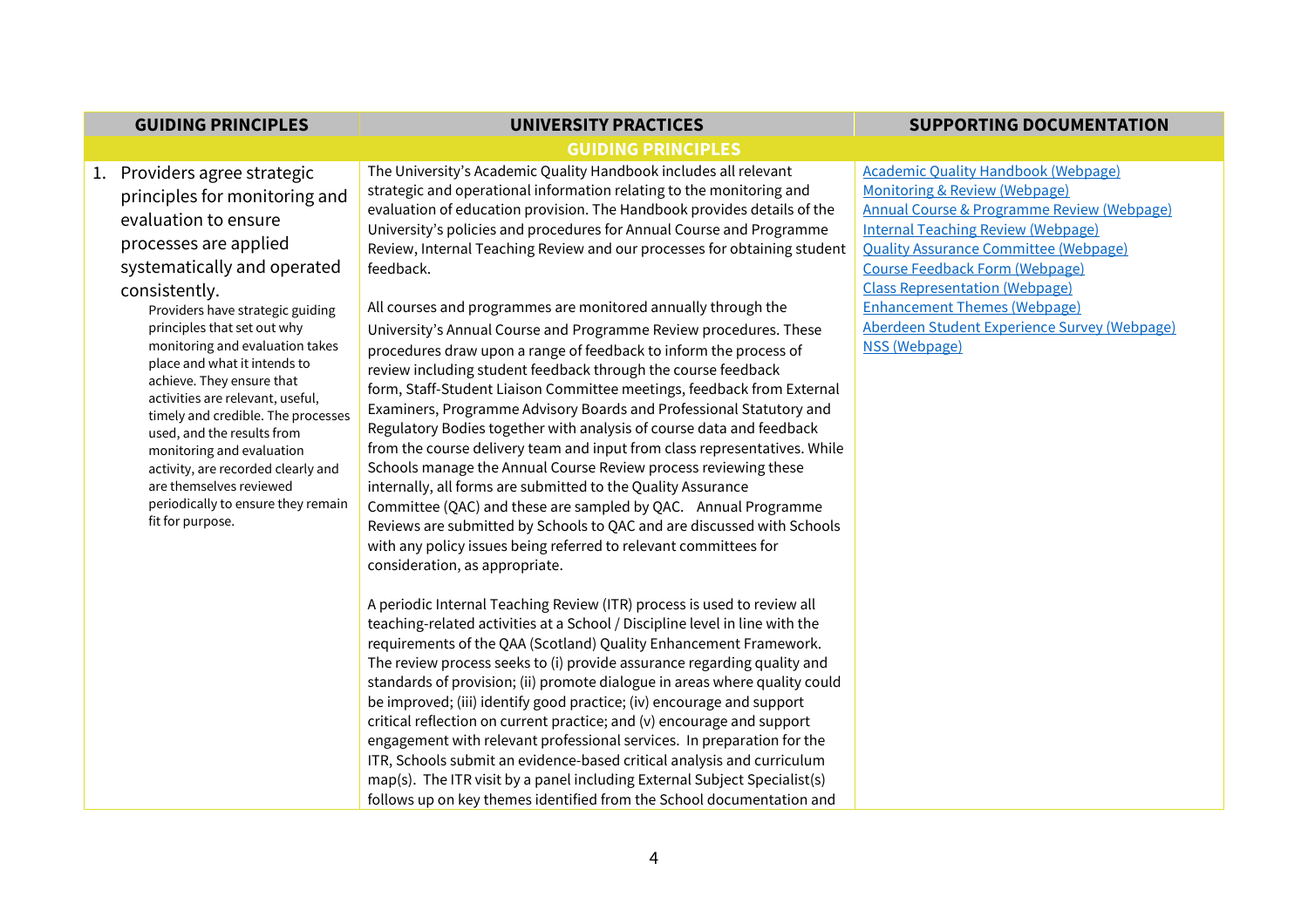includes a Pedagogic Partnership Session which provides a forum for an open discussion of challenges leading to the production of a School Action Plan. A Report of the ITR is produced and the School is required to submit to QAC a one-year follow-up report detailing progress in regard to the action plan. Student feedback is also a key component of the University's processes of monitoring and evaluation. The University use Course Feedback Forms to seek views from students on what they have liked about the course and what they have not liked together with areas of good practice. This process provides valuable feedback to course coordinators to inform review of their course and to identify any changes requiring to be made for the next year. The feedback from this process informs the Annual Course and Programme Review process. The University places strong emphasis on the involvement of students on committees and in decision making. Each School has an Aberdeen University Students' Association elected School Convener who is the lead student representative for each School. They work closely with the elected class representatives to feed any concerns about courses and programmes to the School. The School Convener (or other student representative) attends School-level committees (e.g. School Education Committee) where they are able to contribute to discussions around future courses and programmes, policy matters, feedback (e.g. NSS results) and other matters. At a University level, AUSA representatives are also full members of all Education committees including the University Education Committee and the Quality Assurance Committee along with Senate which is the University's main academic decision-making body. Class representation also plays a role in evaluation, as class representatives are invited to formal Student-Staff Liaison Committees to raise course, programme, discipline or School-level issues. These issues are also fed into the annual monitoring processes.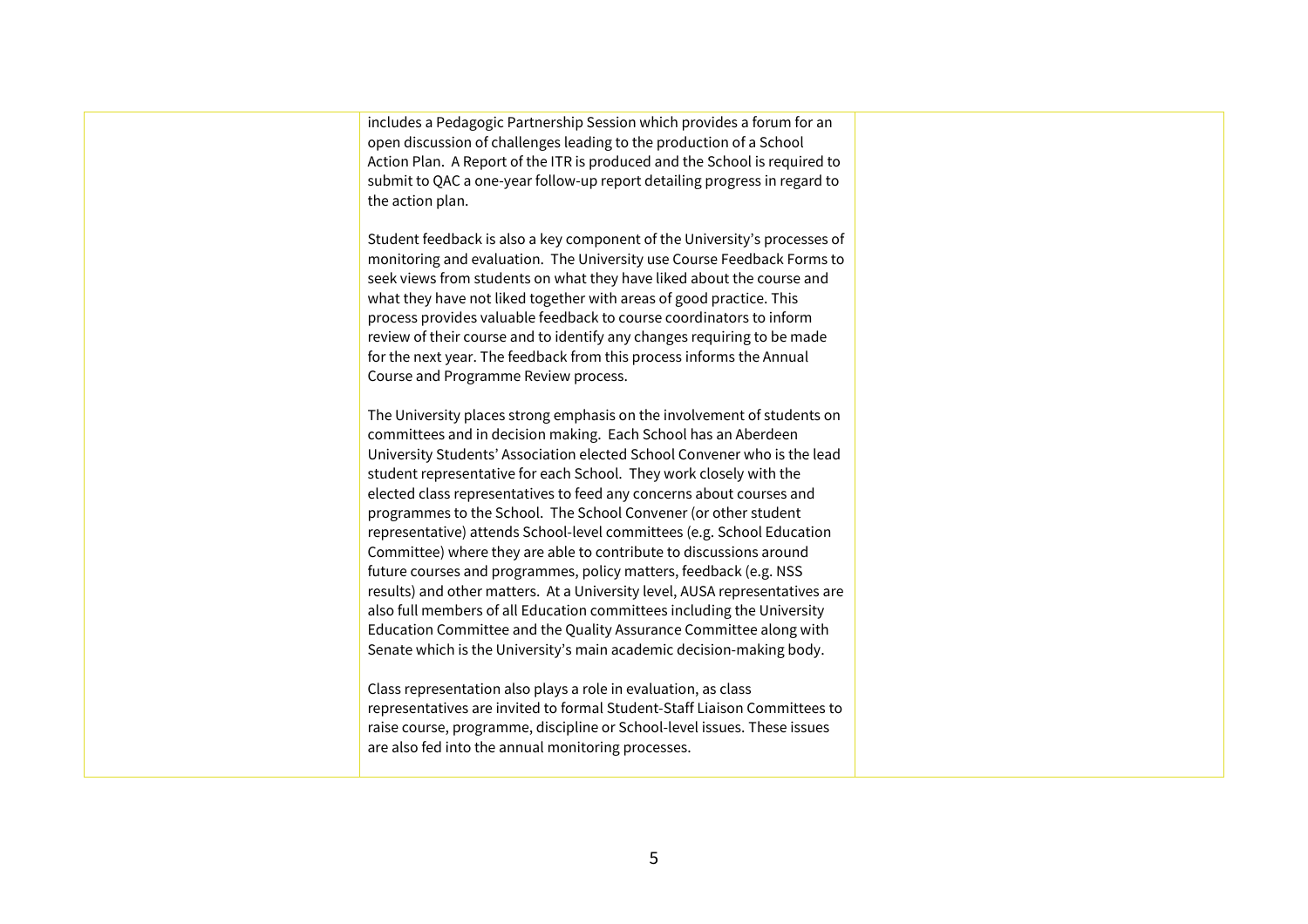|                                                                                                                                                                                                                                                                                                                                                                                                                                                                                             | In terms of wider student feedback, the Aberdeen Student Experience<br>Survey and NSS are used to gauge student feedback on the wider student<br>experience. The surveys allow the University to enhance and improve<br>their services based on the feedback provided. This is then dissolved to<br>students by means of 'You Said: We Did' messaging, which helps to close<br>the feedback loop.<br>The University engages actively with the QAA's Enhancement Themes and<br>utilises the strategic framework this provides to enhance our educational<br>provision.<br>All Schools and Professional Services Directorates develop annual plans<br>which are reviewed centrally by the Senior Management Team and inform<br>budget setting and planning. Within these, Schools and Directorates are<br>required to comment on their strategic priorities relating to<br>Education and how these align to, and progress made towards Education-<br>related performance indicators. These plans also seek comment on                 |                                                                                                                                                                                                                                                                                                                                                                                                                                                                                                                                                                 |
|---------------------------------------------------------------------------------------------------------------------------------------------------------------------------------------------------------------------------------------------------------------------------------------------------------------------------------------------------------------------------------------------------------------------------------------------------------------------------------------------|-------------------------------------------------------------------------------------------------------------------------------------------------------------------------------------------------------------------------------------------------------------------------------------------------------------------------------------------------------------------------------------------------------------------------------------------------------------------------------------------------------------------------------------------------------------------------------------------------------------------------------------------------------------------------------------------------------------------------------------------------------------------------------------------------------------------------------------------------------------------------------------------------------------------------------------------------------------------------------------------------------------------------------------|-----------------------------------------------------------------------------------------------------------------------------------------------------------------------------------------------------------------------------------------------------------------------------------------------------------------------------------------------------------------------------------------------------------------------------------------------------------------------------------------------------------------------------------------------------------------|
| 2. Providers normalise<br>monitoring and evaluation as<br>well as undertaking routine<br>formal activities.<br>Effective monitoring and<br>evaluation is an ongoing activity<br>incorporated into everyday,<br>standard practice. Formal<br>activities - such as periodic review<br>of courses, annual monitoring and<br>workshops - are set in place on a<br>routine basis. Progress against<br>plans developed in response to<br>the outcomes of monitoring and<br>evaluation is checked. | alignment to the Aberdeen 2040 Strategic themes.<br>The University operates a range of formal mechanisms of monitoring and<br>evaluations as outlined in section 1 above. While these formal review<br>processes are valuable, we also use more informal and ongoing<br>mechanisms to keep activities under review.<br>We greatly value and encourage feedback to ensure ongoing<br>enhancement of the student and academic experience. The student<br>feedback webpages offer opportunities to provide feedback on an<br>ongoing basis on the student and academic experience, particularly<br>through the student feedback form and Ask sessions, as well as<br>identifying other avenues that students can provide feedback, such as the<br>Aberdeen Student Experience Survey. With all feedback, the University is<br>keen to ensure that the feedback loop is closed, particularly with the 'You<br>Said, We Did' initiative, which aims to inform students of the changes that<br>were made as a result of student feedback. | <b>Student Feedback (Webpages)</b><br>You Said, We Did (Webpage)<br><b>Monitoring &amp; Review (Webpage)</b><br><b>Annual Course &amp; Programme Review (Webpage)</b><br><b>Quality Assurance Committee (Webpage)</b><br><b>Course Feedback Form (Webpage)</b><br><b>Class Representation (Webpage)</b><br><b>External Examining (UG/PGT) (Webpage)</b><br><b>External Examiners (PGR) (Webpage)</b><br>Roles and Responsibilities of External Examiners, AQH<br>(Document)<br><b>Internal Teaching Review (Webpage)</b><br>Programme Advisory Boards (Webpage) |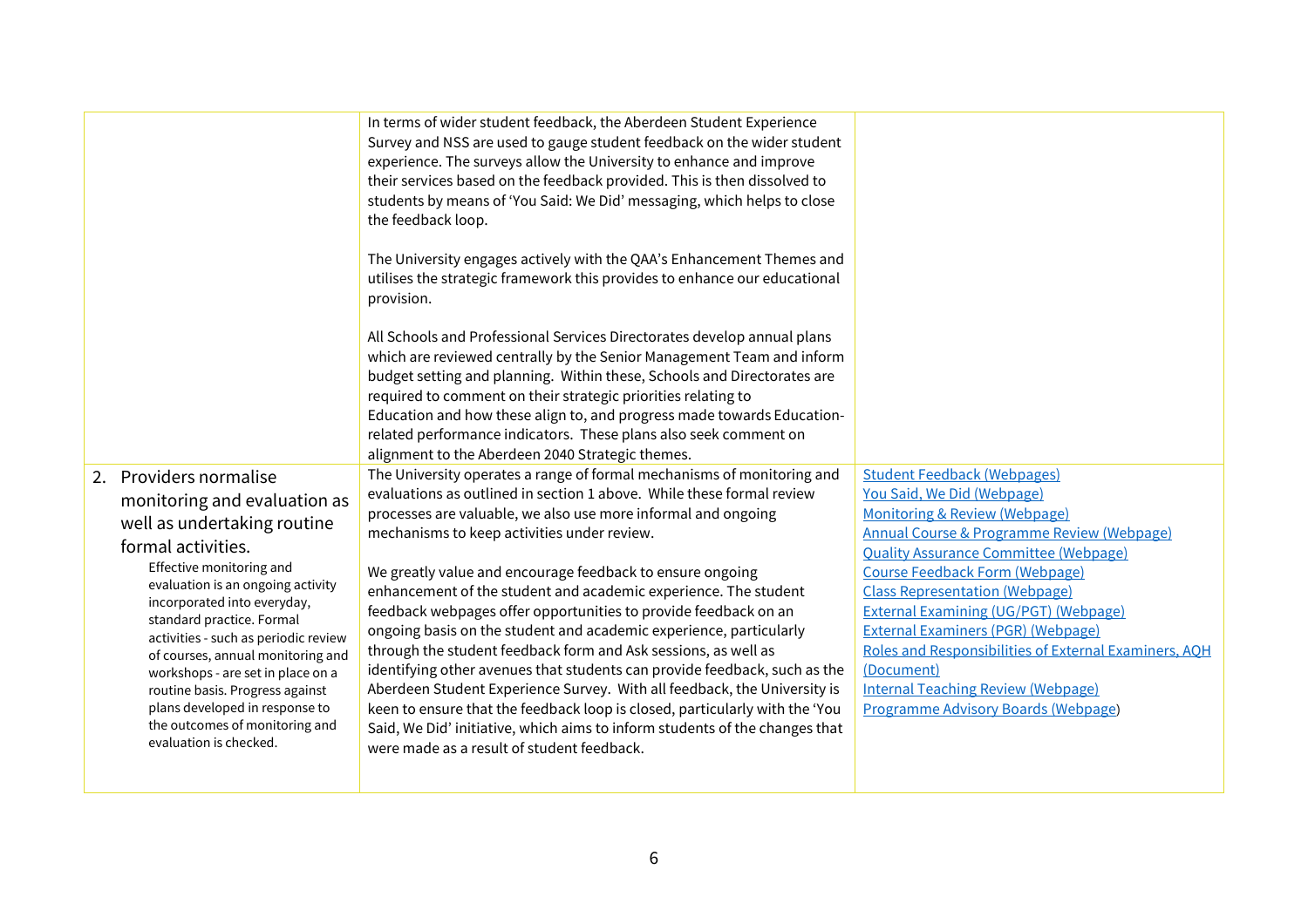|                                                                                                                                                                          | In terms of the academic environment, while the Annual Course and<br>Programme Review processes provide a formal review of academic<br>provision, course and programme coordinators use more informal<br>mechanisms such as informal mid-course surveys to seek early feedback<br>from students enabling them to, where possible, adjust their provision to<br>address any issues immediately. Likewise, through the Aberdeen<br>University Students' Association Sabbaticals, our School Conveners and<br>Class Representatives, there is close partnership between the University<br>and the student body and as such any issues that arise can be addressed<br>in a proactive and timely manner.<br>The University uses External Examiners to feed into<br>all our Education provision. The role includes consultation on assessment<br>for a particular course, and membership of Examiners' meetings. In the<br>latter aspect of the role, they provide external verification and<br>comparability of student assessment and results aiming to ensure that<br>standards are achieved and maintained. Part of their<br>role includes highlighting good practice as well as identifying areas for<br>development.<br>In some Schools, Professional, Statutory and Regulatory Bodies<br>(PSRBs) input into course and programme provision. For example, PSRBs<br>may have a role in curriculum design to meet professional requirements.<br>Input is also obtained from Programme Advisory Boards. These<br>Boards include expertise from industry and employers and can<br>provide expertise in teaching, learning and assessment. |                                                                                                                                                                                                                                                                                            |
|--------------------------------------------------------------------------------------------------------------------------------------------------------------------------|---------------------------------------------------------------------------------------------------------------------------------------------------------------------------------------------------------------------------------------------------------------------------------------------------------------------------------------------------------------------------------------------------------------------------------------------------------------------------------------------------------------------------------------------------------------------------------------------------------------------------------------------------------------------------------------------------------------------------------------------------------------------------------------------------------------------------------------------------------------------------------------------------------------------------------------------------------------------------------------------------------------------------------------------------------------------------------------------------------------------------------------------------------------------------------------------------------------------------------------------------------------------------------------------------------------------------------------------------------------------------------------------------------------------------------------------------------------------------------------------------------------------------------------------------------------------------------------------------------------------------------------|--------------------------------------------------------------------------------------------------------------------------------------------------------------------------------------------------------------------------------------------------------------------------------------------|
| 3. Providers clarify aims,<br>objectives, activities and<br>actions, and identify the key<br>indicators, issues, questions,<br>targets and relevant<br>information/data. | The University uses data to provide an evidence base to inform<br>institutional and school level decision making. As part of an ongoing<br>project to enhance access to data, the University has invested in a new<br>business intelligence platform, PowerBI, which allows Schools to access<br>data pertinent to their own School and provides data on areas such as<br>non-continuation, student progress, and enrolments. Further data will be<br>added to this platform in the next phases of the project.                                                                                                                                                                                                                                                                                                                                                                                                                                                                                                                                                                                                                                                                                                                                                                                                                                                                                                                                                                                                                                                                                                                       | <b>Data Protection (Webpage)</b><br><b>Information Centre &amp; PowerBI (Webpage)</b><br><b>Internal Teaching Review (Webpage) (ITR)</b><br><b>Monitoring &amp; Review (Webpage)</b><br><b>Annual Course &amp; Programme Review (Webpage)</b><br><b>Internal Teaching Review (Webpage)</b> |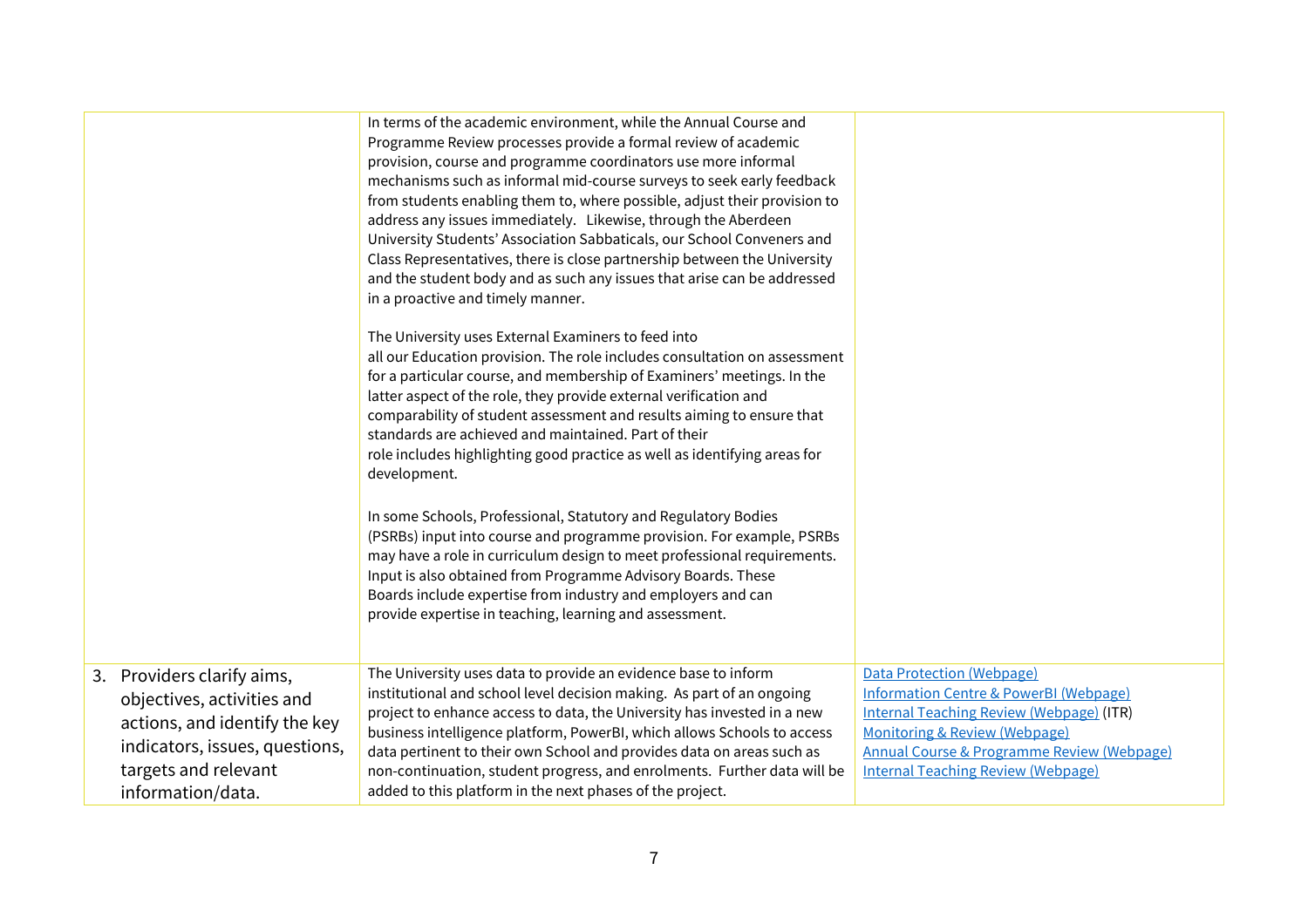| Providers decide and prioritise<br>what they will monitor and<br>evaluate, fitting with internal and<br>strategic priorities and external<br>requirements, and within<br>available resources, establishing<br>systems which are ongoing and<br>pre-emptive rather than simply<br>reactive. | The University uses survey data to inform decision making and<br>enhancement to the student experience. Such survey information<br>includes National Student Survey data and the Aberdeen Student<br>Experience Survey. More ad hoc surveys are also used to ascertain<br>feedback on particular services or specific topics.<br>These various metrics are used by University and School Committees to<br>provide an evidence base to support monitoring and evaluation and to<br>inform decision making. Such information is also used as part of the<br>Institutional Planning Process (see 1 above) through use of key<br>performance indicators to enable monitoring of progress towards<br>objectives.<br>Such metrics are also used in our processes for monitoring and review of<br>teaching and learning: our Annual Course (ACR) and Programme Review<br>(APR) processes and our Internal Teaching Review (ITR) process. In ACR<br>and APR, analysis of course and programme data is an important<br>component of the process. Similarly, within the ITR process, an action<br>plan is identified with key performance indicators identified as to how the<br>School will achieve the actions as set out. |                                                                                       |
|--------------------------------------------------------------------------------------------------------------------------------------------------------------------------------------------------------------------------------------------------------------------------------------------|--------------------------------------------------------------------------------------------------------------------------------------------------------------------------------------------------------------------------------------------------------------------------------------------------------------------------------------------------------------------------------------------------------------------------------------------------------------------------------------------------------------------------------------------------------------------------------------------------------------------------------------------------------------------------------------------------------------------------------------------------------------------------------------------------------------------------------------------------------------------------------------------------------------------------------------------------------------------------------------------------------------------------------------------------------------------------------------------------------------------------------------------------------------------------------------------------------------------|---------------------------------------------------------------------------------------|
| 4. Providers decide whom to                                                                                                                                                                                                                                                                | The Vice-Principal (Education) is responsible for leading the effective                                                                                                                                                                                                                                                                                                                                                                                                                                                                                                                                                                                                                                                                                                                                                                                                                                                                                                                                                                                                                                                                                                                                            | <b>Monitoring &amp; Review (Webpage)</b>                                              |
| involve in the different stages                                                                                                                                                                                                                                                            | delivery of the University's strategic objectives for Education including                                                                                                                                                                                                                                                                                                                                                                                                                                                                                                                                                                                                                                                                                                                                                                                                                                                                                                                                                                                                                                                                                                                                          | <b>Class Representation (Webpage)</b>                                                 |
| of monitoring and                                                                                                                                                                                                                                                                          | quality assurance and enhancement.                                                                                                                                                                                                                                                                                                                                                                                                                                                                                                                                                                                                                                                                                                                                                                                                                                                                                                                                                                                                                                                                                                                                                                                 | <b>Student-Staff Liaison Committees, Academic Quality</b>                             |
|                                                                                                                                                                                                                                                                                            |                                                                                                                                                                                                                                                                                                                                                                                                                                                                                                                                                                                                                                                                                                                                                                                                                                                                                                                                                                                                                                                                                                                                                                                                                    | Handbook (Document)                                                                   |
| evaluation, clearly defining                                                                                                                                                                                                                                                               | A description for the responsibilities of the Dean for Quality Assurance                                                                                                                                                                                                                                                                                                                                                                                                                                                                                                                                                                                                                                                                                                                                                                                                                                                                                                                                                                                                                                                                                                                                           | Annual Course & Programme Review (Webpage)                                            |
| roles and responsibilities and                                                                                                                                                                                                                                                             | and Enhancement and the School Director of Education role is available                                                                                                                                                                                                                                                                                                                                                                                                                                                                                                                                                                                                                                                                                                                                                                                                                                                                                                                                                                                                                                                                                                                                             | <b>Internal Teaching Review (Webpage)</b>                                             |
| communicating them to                                                                                                                                                                                                                                                                      | on the University's website. These positions have an extensive focus on                                                                                                                                                                                                                                                                                                                                                                                                                                                                                                                                                                                                                                                                                                                                                                                                                                                                                                                                                                                                                                                                                                                                            | Roles and Responsibilities of External Examiners,                                     |
| those involved.                                                                                                                                                                                                                                                                            | the enhancement and assurance of quality. The University committee                                                                                                                                                                                                                                                                                                                                                                                                                                                                                                                                                                                                                                                                                                                                                                                                                                                                                                                                                                                                                                                                                                                                                 | <b>Academic Quality Handbook (Document)</b>                                           |
| Providers identify key internal and                                                                                                                                                                                                                                                        | structure and remits, including the Quality Assurance Committee and the                                                                                                                                                                                                                                                                                                                                                                                                                                                                                                                                                                                                                                                                                                                                                                                                                                                                                                                                                                                                                                                                                                                                            | <b>External Examiners</b>                                                             |
| external stakeholders, particularly                                                                                                                                                                                                                                                        | School Education Committee, have a focus on the assurance,                                                                                                                                                                                                                                                                                                                                                                                                                                                                                                                                                                                                                                                                                                                                                                                                                                                                                                                                                                                                                                                                                                                                                         | Dean for Quality Assurance and Enhancement                                            |
| students, allowing consideration                                                                                                                                                                                                                                                           | management and enhancement of quality issues.                                                                                                                                                                                                                                                                                                                                                                                                                                                                                                                                                                                                                                                                                                                                                                                                                                                                                                                                                                                                                                                                                                                                                                      | <b>Description (Webpage)</b><br>School Director of Education Role Description (pp.12- |
| of how they can be involved and<br>contribute to the design and                                                                                                                                                                                                                            | The University's annual monitoring processes are outlined in the                                                                                                                                                                                                                                                                                                                                                                                                                                                                                                                                                                                                                                                                                                                                                                                                                                                                                                                                                                                                                                                                                                                                                   | 14) (Document)                                                                        |
| implementation of monitoring                                                                                                                                                                                                                                                               | Academic Quality Handbook and detail relative roles and responsibilities.                                                                                                                                                                                                                                                                                                                                                                                                                                                                                                                                                                                                                                                                                                                                                                                                                                                                                                                                                                                                                                                                                                                                          |                                                                                       |
| and evaluation systems, analysis                                                                                                                                                                                                                                                           | These are summarised below:                                                                                                                                                                                                                                                                                                                                                                                                                                                                                                                                                                                                                                                                                                                                                                                                                                                                                                                                                                                                                                                                                                                                                                                        |                                                                                       |
|                                                                                                                                                                                                                                                                                            |                                                                                                                                                                                                                                                                                                                                                                                                                                                                                                                                                                                                                                                                                                                                                                                                                                                                                                                                                                                                                                                                                                                                                                                                                    |                                                                                       |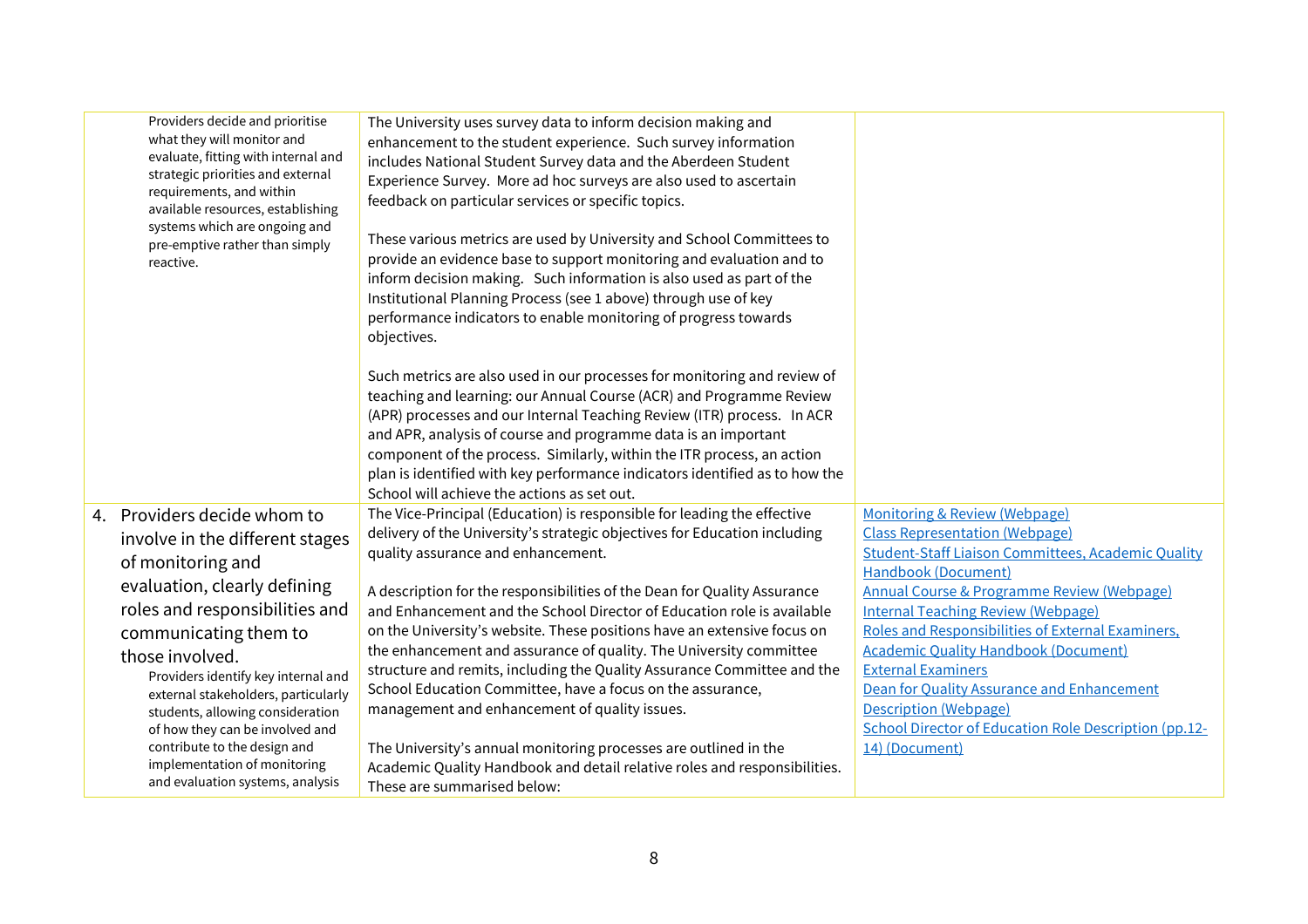| of data and the communication of<br>findings.                                                                                                                                                                                                                                     | Students should be involved in the evaluation of courses and<br>programmes, and do so by means of Course Feedback Forms, Class<br>Representation and Student-Staff Liaison Committees. This<br>feedback feeds into the annual monitoring and periodic monitoring<br>processes.<br>Programme and Course Coordinators are responsible for<br>completing annual course and programme review forms.<br>External Examiners are responsible for completing their External<br>Examiner Report.<br>Heads of School and School Directors of Education are responsible<br>٠<br>for reviewing annual course and programme review forms, as well<br>as providing a response to External Examiner Reports.<br>Members of the Academic Services team, part of the Directorate for<br>Academic Services and Online Education, are responsible for<br>undertaking an initial review of ACR, APR and External Examiner<br>Reports and providing reports on these for consideration by the<br>Quality Assurance Committee. The Team is also responsible for<br>communicating required deadlines relating to annual monitoring<br>processes to all parties and ensuring that External Examiners have<br>the correct information with regard to their role (e.g. contract, roles<br>and responsibilities).<br>Members of the Quality Assurance Committee (QAC) are responsible<br>for overseeing annual course and programme reviews and<br>responses to External Examiner reports. |                                                                                                                                                                       |
|-----------------------------------------------------------------------------------------------------------------------------------------------------------------------------------------------------------------------------------------------------------------------------------|-----------------------------------------------------------------------------------------------------------------------------------------------------------------------------------------------------------------------------------------------------------------------------------------------------------------------------------------------------------------------------------------------------------------------------------------------------------------------------------------------------------------------------------------------------------------------------------------------------------------------------------------------------------------------------------------------------------------------------------------------------------------------------------------------------------------------------------------------------------------------------------------------------------------------------------------------------------------------------------------------------------------------------------------------------------------------------------------------------------------------------------------------------------------------------------------------------------------------------------------------------------------------------------------------------------------------------------------------------------------------------------------------------------------------------------------------------------------|-----------------------------------------------------------------------------------------------------------------------------------------------------------------------|
| 5. Providers evaluate, analyse<br>and use the information<br>generated from monitoring<br>to learn and improve.<br>Providers ensure their processes<br>periodically analyse and assess<br>data they collect to generate<br>evidence used in quality<br>assurance and enhancement, | The University makes extensive use of quantitative and qualitative data<br>(e.g. survey outcomes, assessment data and key performance indicators)<br>to inform decision making and support its evaluation.<br>The University's Annual Course and Programme Review place an<br>emphasis on enhancement, development, and improvement. These<br>aspects are integral to the processes, ensuring that the University is<br>consistently improving, based on feedback received and perceptions of<br>what is working and what is not.                                                                                                                                                                                                                                                                                                                                                                                                                                                                                                                                                                                                                                                                                                                                                                                                                                                                                                                               | Monitoring & Review (Webpage)<br><b>Annual Course &amp; Programme Review (Webpage)</b><br><b>Internal Teaching Review (Webpage)</b><br><b>Good Practice (Webpage)</b> |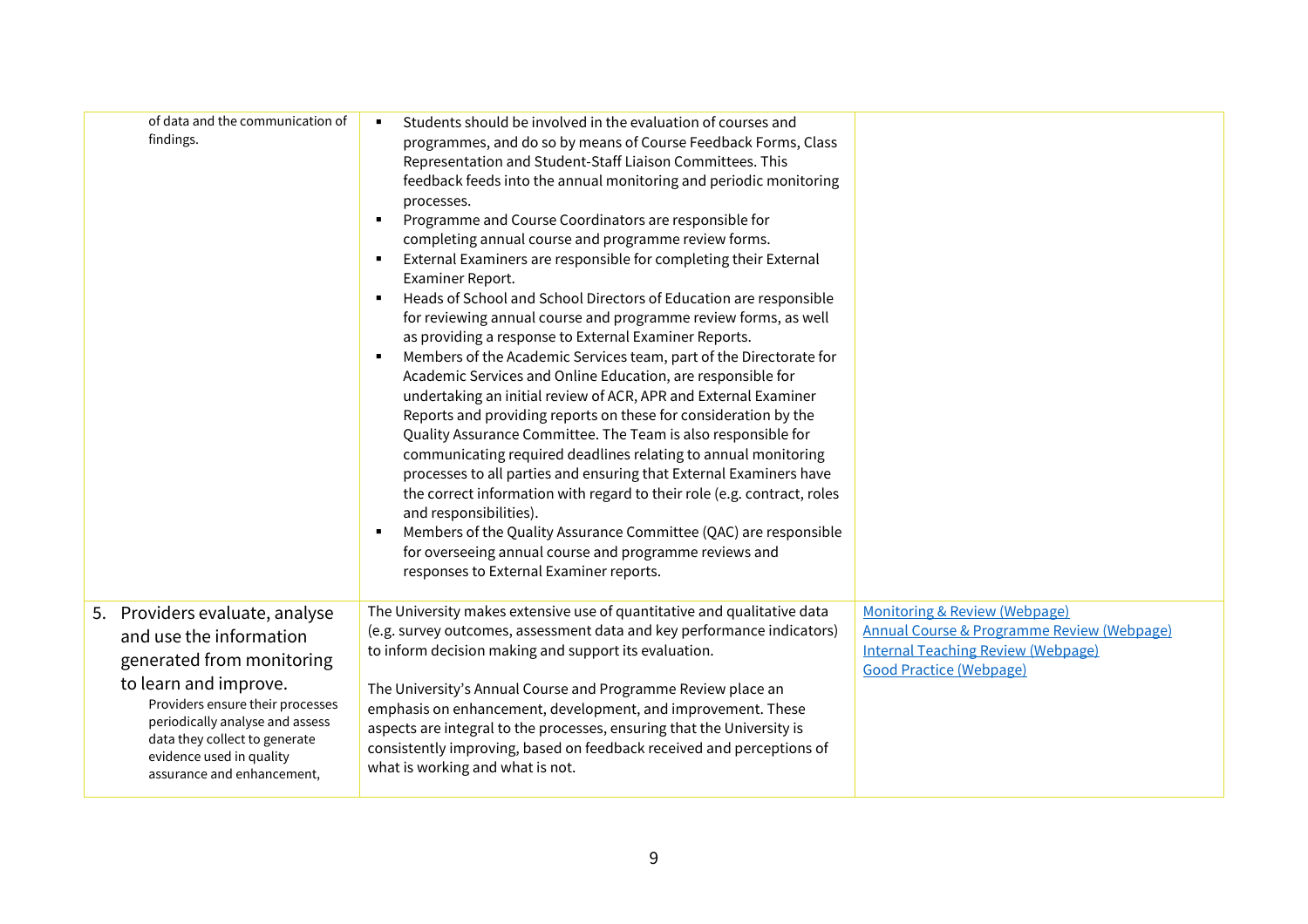| internal decision-making,<br>planning and learning processes.                                                                                                                                                                                                                                                                                                                                                                                                | Within the Internal Teaching Review (ITR) process, the pedagogic<br>partnership session between staff and students leads to the development<br>of a School action plan identifying actions for improvement and<br>enhancement provision. These sessions also provide a valuable<br>opportunity to share good practice more widely throughout the School or<br>a particular discipline.<br>The University places a strong emphasis on enhancement and as such<br>actively collects and shares examples of good practice. These are<br>valuable resources which academic colleagues can draw upon to inform<br>their pedagogic practices.                                                                                                                                                                                                                                                                                                                                                                                                                                                                           |                                                                                                                                                                                                                                                                                           |
|--------------------------------------------------------------------------------------------------------------------------------------------------------------------------------------------------------------------------------------------------------------------------------------------------------------------------------------------------------------------------------------------------------------------------------------------------------------|-------------------------------------------------------------------------------------------------------------------------------------------------------------------------------------------------------------------------------------------------------------------------------------------------------------------------------------------------------------------------------------------------------------------------------------------------------------------------------------------------------------------------------------------------------------------------------------------------------------------------------------------------------------------------------------------------------------------------------------------------------------------------------------------------------------------------------------------------------------------------------------------------------------------------------------------------------------------------------------------------------------------------------------------------------------------------------------------------------------------|-------------------------------------------------------------------------------------------------------------------------------------------------------------------------------------------------------------------------------------------------------------------------------------------|
| Providers communicate<br>6.<br>outcomes from monitoring<br>and evaluation to staff,<br>students and external<br>stakeholders.<br>Providers put in place<br>mechanisms to share, discuss and<br>interpret findings, for example,<br>periodic internal meetings and<br>specific evaluation workshops.<br>These systems may also facilitate<br>conversations on actions required<br>and draw out learning points for<br>the provider and other<br>stakeholders. | Communications to students are managed through the Student<br>Experience and Engagement team and are handled through the<br>University's Student Communication Policy. The outcomes of course<br>evaluations and student feedback are often relayed in a few ways:<br>You Said, We Did<br>٠<br><b>Student-staff Liaison Committees</b><br>Focus groups<br>Informal feedback to student concerns<br>External Examiner Reports are uploaded to the Virtual Learning<br>Environment, MyAberdeen, for all students to access, to ensure the<br>closure of the feedback loop. Feedback is also provided to External<br>Examiners following consideration of their reports by Schools and the<br>Quality Assurance Committee. Similarly, Schools feedback to<br>Professional, Statutory & Regulatory Bodies in regard to any<br>recommendations made in their reports.<br>The University places a strong emphasis on enhancement and as such<br>actively collects and shares examples of good practice. These are<br>valuable resources which academic colleagues can draw upon to inform<br>their pedagogic practices. | <b>Student Communication Policy (Policy) - note this is</b><br>currently being reviewed<br><b>Communication with You (Webpage)</b><br><b>Course Evaluation (Closing the Feedback Loop)</b><br>(Webpage)<br>You Said, We Did (Webpage)<br><b>Student-Staff Liaison Committee (Webpage)</b> |
| 7. Providers take account of<br>ethics and data protection<br>requirements when                                                                                                                                                                                                                                                                                                                                                                              | The University's Data Protection Policy outlines responsibilities in regard<br>to the UK General Data Protection Regulation (GDPR) and the Data<br>Protection Act 2018. Retention policies ensure the appropriate                                                                                                                                                                                                                                                                                                                                                                                                                                                                                                                                                                                                                                                                                                                                                                                                                                                                                                 | <b>Data Protection (Webpage)</b><br><b>Inclusivity and Accessibility (Webpage)</b><br><b>Inclusivity and Accessibility Framework (Webpage)</b>                                                                                                                                            |